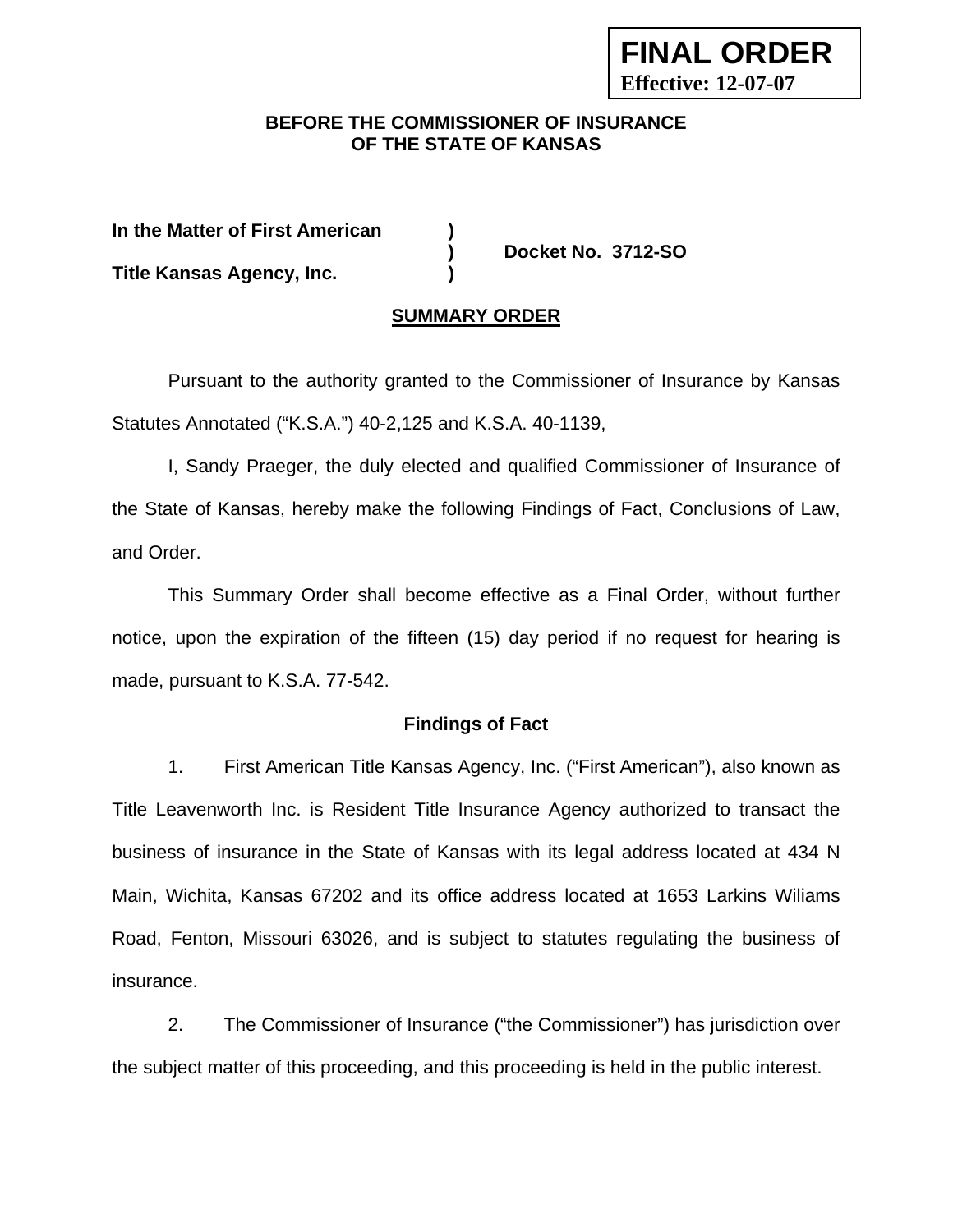3. On May 1, 1989, the Richmond Title became a licensed resident title insurance agency.

4. On July 3, 2007, the Kansas Insurance Department ("KID") received a complaint that First American was charging settlement rates that were lower than its rates that were with KID.

 5. The complaint against First American also alleged that First American was giving those lower rates to its favored customers.

6. On July 17, 2007, KID sent a letter to First American requesting an explanation as to how the agency was in compliance with state law.

7. On August 15, 2007, First American advised that the settlement rates cited in the July 3, 2007 complaint were higher than its rates filed with KID.

8. On August 15, 2007, First American advised that the unfilled settlement rates cited in the July 3, 2007 complaint were used twelve times.

## **Applicable Law**

9. K.S.A. 40-952(c) states, in relevant part:

Every insurance agent, agency or company authorized to transact title insurance in this state shall file with the commissioner every manual of classification, rules and rates, every rating plan, every rate card and every modification of the foregoing which may be used in connection with providing title insurance or other services in connection with real estate transactions on property located in counties having a population of 10,000 or more. No charge may be made by any title insurance agent, agency or company that has not been filed with the commissioner as required by this section.

10. K.S.A. 40-2,125 states, in relevant part:

(a) If the commissioner determines after notice and opportunity for a hearing that any person has engaged or is engaging in any act or practice constituting a violation of any provision of Kansas insurance statutes or any rule and regulation or order thereunder,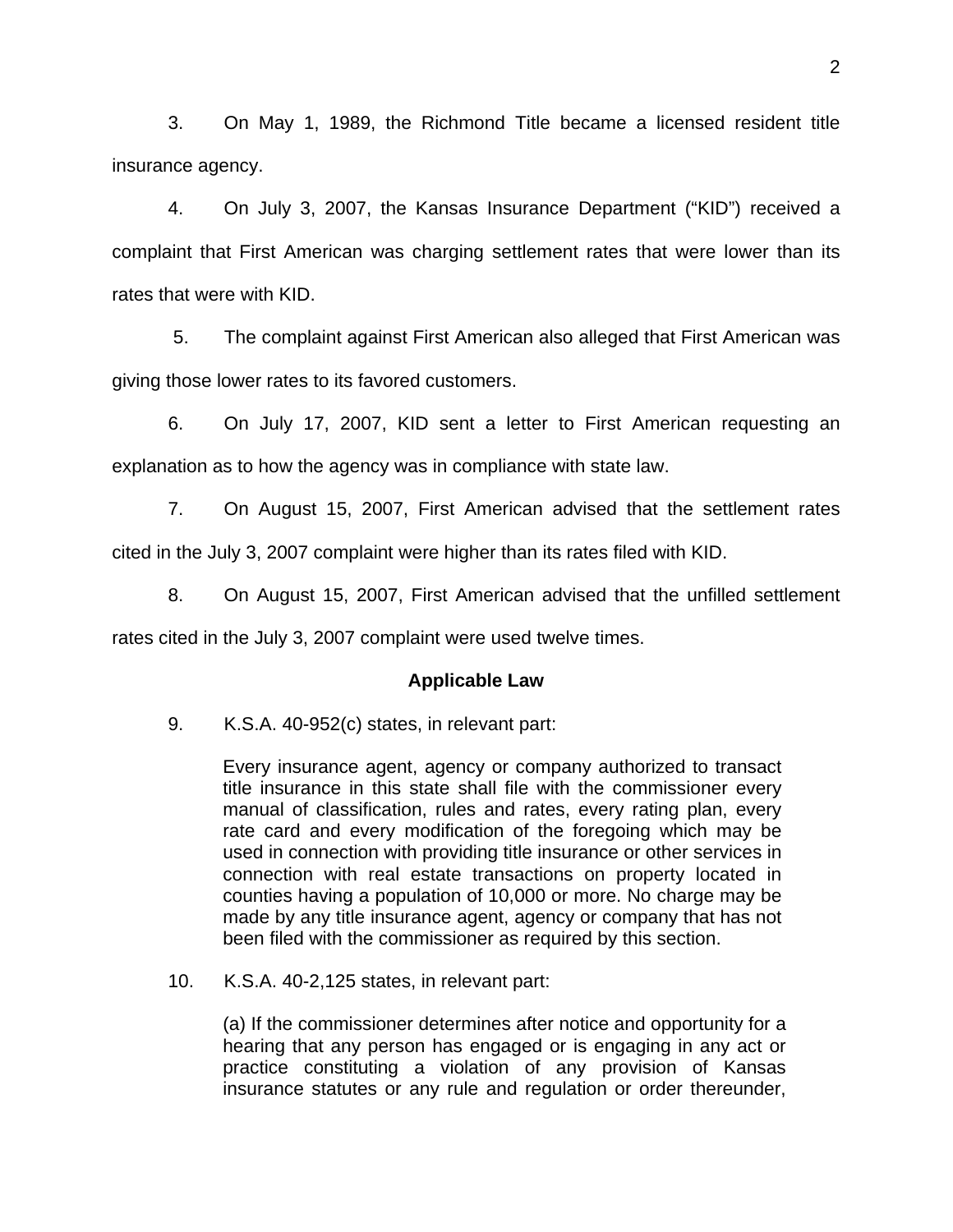the commissioner may in the exercise of discretion, order any one or more of the following:

(1) Payment of a monetary penalty of not more than \$1,000 for each and every act or violation, unless the person knew or reasonably should have known such person was in violation of the Kansas insurance statutes or any rule and regulation or order thereunder, in which case the penalty shall be not more than \$2,000 for each and every act or violation[.]

11. Based on the Findings of Fact enumerated in paragraphs four (4) through eight (8) and the applicable law above, First American Title Kansas Agency, Inc., also known as Title Leavenworth Inc., failed to file with the Commissioner its rates prior to issuing titles in Kansas in violation of K.S.A. 40-952(c).

# **IT IS THEREFORE, BY THE COMMISSIONER OF INSURANCE, ORDERED THAT:**

1. First American Title Kansas Agency, Inc. shall remit to the Kansas Insurance Department an administrative penalty in the sum of five hundred dollars (\$500) for violating K.S.A. 40-952(c).

 2. The Commissioner of Insurance retains jurisdiction over the subject matter of this proceeding and over the parties for the purpose of entering such further order or orders as may be deemed proper.

# **Notice of Right to Hearing or Appeal**

You are entitled to a hearing pursuant to K.S.A. 77-537, the Kansas Administrative Procedure Act. If you desire a hearing, you must file a written request for a hearing with:

> John W. Campbell, General Counsel Kansas Insurance Department 420 S.W. 9th Street Topeka, Kansas 66612.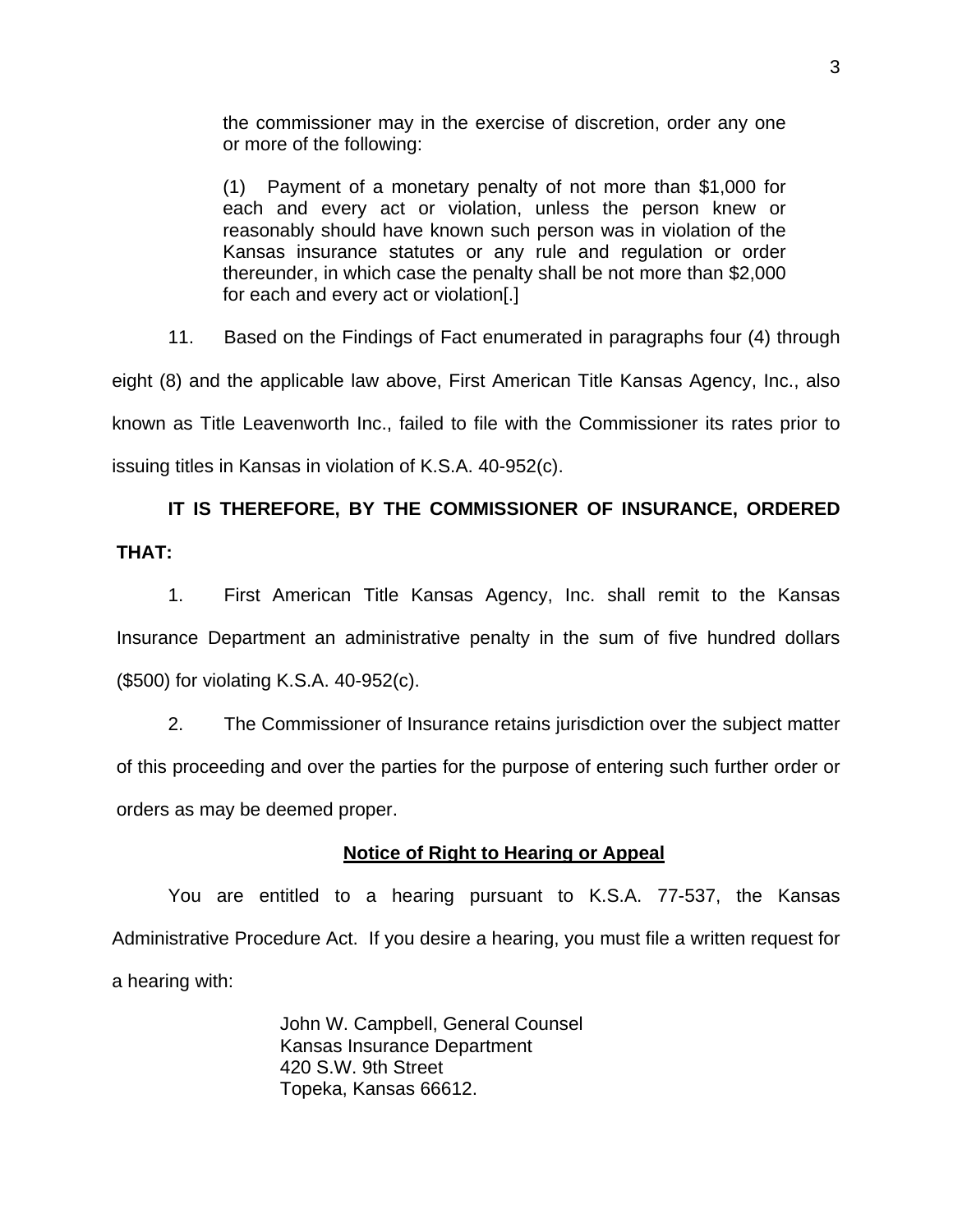This request must be filed within fifteen (15) days from the date of service of this Order. If you request a hearing, the Kansas Insurance Department will notify you of the time and place of the hearing and information on the procedures, right of representation, and other rights of parties relating to the conduct of the hearing, before commencement of same.

If a hearing is not requested in the time and manner stated above, this Order shall become effective as a Final Order upon the expiration of time for requesting a hearing, pursuant to K.S.A. 77-613. In the event that you file a petition for judicial review, pursuant to K.S.A. 77-613(e), the agency officer to be served on behalf of the Kansas Insurance Department is:

> John W. Campbell, General Counsel Kansas Insurance Department 420 S.W. 9th Street Topeka, Kansas 66612.

 **IT IS SO ORDERED THIS \_14th\_\_ DAY OF NOVEMBER, 2007, IN THE CITY OF TOPEKA, COUNTY OF SHAWNEE, STATE OF KANSAS.** 



|                      | /s/ Sandy Praeger         |
|----------------------|---------------------------|
|                      | <b>Sandy Praeger</b>      |
| <b>REAL PROPERTY</b> | Commissioner of Insurance |

 \_/s/ John W. Campbell\_\_\_\_\_\_\_\_\_\_\_\_\_\_ John W. Campbell General Counsel